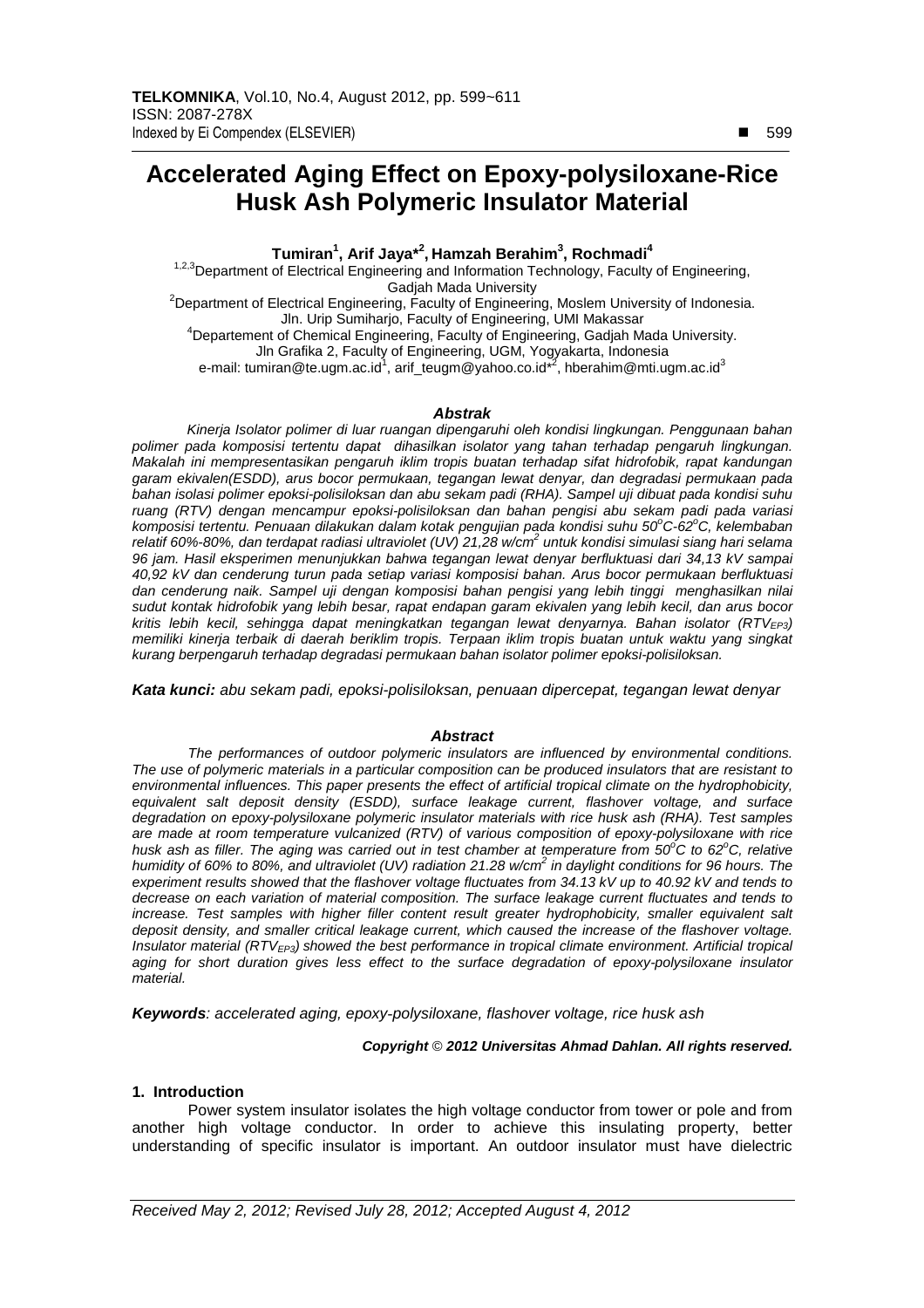strength greater 10 kV/mm, low dissipation factor, and high resistance value in order to cancel the conductivity [1].

Nowadays, Indonesian electrical power system uses plenty of porcelain and glass insulators. The usage of porcelain and glass insulator on high voltage system is unappropiate due to high specific mass (2.3-3.9 gram/cm<sup>3</sup>) which caused higher transmission tower cost. Another consideration is excessive energy used during porcelain and glass insulator manufacturing (over 1000 $\degree$ C for vulcanization). Polymeric insulator is more economic due to lower specific mass (0.9-2.5 gram/cm<sup>3</sup>), lower energy used during manufacturing (low temperature process:  $25-80^{\circ}$ C, high temperature process:  $100-300^{\circ}$ C, lower dielectric constant 2.3-5.5 (compare to porcelain dielectric constant: 5.0-7.5, glass: 7.3) and lower dissipation factor (0.1-5.0)(10<sup>-3</sup>) compare to porcelain (20-40)(10<sup>-3</sup>) or glass (15-50)(10<sup>-3</sup>) [2]. The polymeric materials in various compositions for high voltage outdoor insulators have been discussed by several researchers. its performance decreases after aging [3-8].

To obtain a polymer insulator is resistant to the effects of aging, it is necessary to the selection of a polymer insulator material with a specific composition. In developed country, polymeric insulator is massively produced and used in high voltage level of transmission and distribution system. Problems related with ultraviolet radiation, temperature, humidity, air pressure, rain intensity and polution caused surface degradation resulting the damage of polymeric insulator. Several researches related with polymeric insulator were held to analyze performance and aging effect of silicon rubber and Ethelyn Propylene Diene Monomer (EPDM) polymeric insulator outside Anneberg Bulk Station at west shore of Sweden. The relationship between the surface condition and polymeric insulator performance was studied by using six Silicon Rubbers (SiR) and three EPDM polymeric insulators which are analyzed with Electron Spectroscopy for Chemical Analysis (ESCA), Attenuated Total Reflection Fourier Transform Infrared (ATR-FTIR) dan Scanning Electron Microscopy (SEM). The results showed very strong relationship between polymeric insulator surface condition with hydrophobicity performance, leakage current and flashover voltage [3].

Application of bisphenol A resin polymeric insulator material which is formed by Phenol and Acetone reaction with silica sand as filler at normal air condition showed satisfactory performance, but then it is decreased during longterm used as outdoor due to surface tracking caused by ultraviolet radiation [4]. Application of cast epoxy-cycloaliphatic, which is formed by mixing Diglycidyl Ether of Bisphenol-A (DGEBA), anhydride acid hardener, and Alumunium Trihydrate (ATH) during normal air condition service showed satisfactory performance, but then it is decreased due to polluted condition [5]. The weakness of cast epoxy-cycloaliphatic comes from Alumunium Trihydrate as filler due its impurity which may contain natrium oxyde ( $Na<sub>2</sub>O$ ) and kalium oxyde  $(K_2O)$ . These two alkali oxydes will form alkali hydroxyl (OH and KOH), strong electrolyte, which can disturb dielectric property of cast epoxy-cycloaliphatic.

 Application of filler on polymeric insulator gives mechanical enhancement, tracking and erossion resistance enhancement, thermal conductivity enhancement, reducing thermal expansion, reducing water absorption level and reducing manufacturing cost. The research of epoxy polymeric insulator material with fiber as filler showed different dielectric performance at different environmental conditions (such as: temperature, humidity, and ultraviolet radiation) [6]. The application of barium titanate as filler gives material relative permitivity enhancement, ZnO as filler gives material electric conductivity enhancement. Aluminium Trihydrate (ATH) and silica sand as fillers give material thermal conductivity enhancement which reduced erossion due to electric arc at conductive dry band on material surface [7]. Tropical climate natural and accelerated aging on DGEBA base material with MPDA hardener and 325 mesh silica sand filler with SiR coating showed better electrical performance, chemical reaction and mechanical strength [8].

Various filler application on polymeric insulator has its advantage and disadvantage factor, but generally filler is an nature anorganic material which consists of several chemical compounds such as  $SiO_2$ ,  $Al_2O_3$ , MgO, CaO, TiO, Fe<sub>2</sub>O<sub>3</sub>, etc. Many researches related with silica as filler are taken frequently, one of them is using active amorphorus silica from Rice Husk Ash (RHA). A consideration of using RHA is  $SiO<sub>2</sub>$  content 86.90 %-97.30% from total weight [9]. Compound property of RHA 200 mesh with type 1 cement (Tiga Roda brand) for various composition showed compound with cement: RHA ratio 1: 1¼ has required viscosity, strength and durability as building material [10].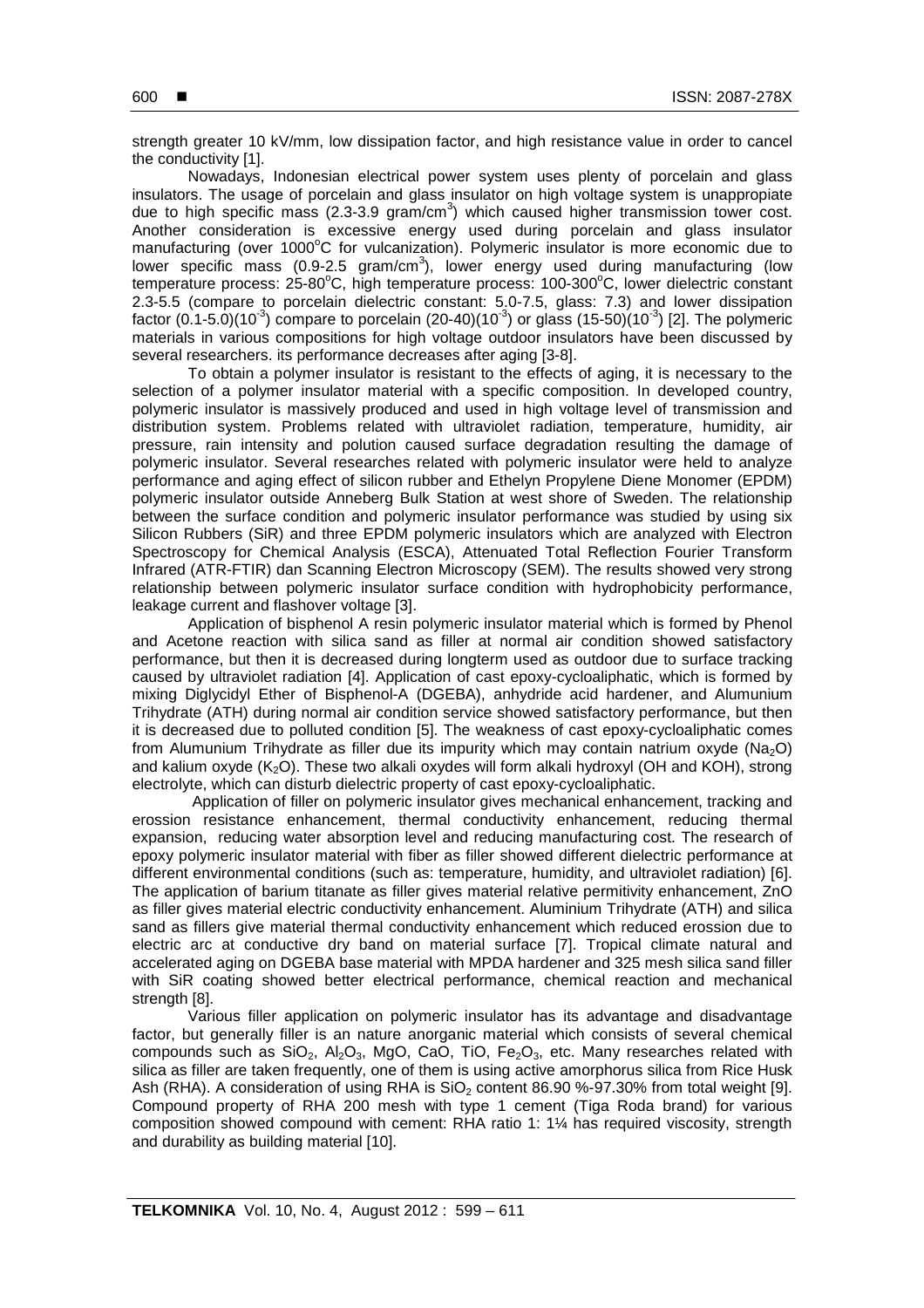Based on previous researches, this research will be focused on th effect of artificial tropical climate aging to the performance of epoxy-polysiloxane polymeric insulator materials with RHA filler. Silica  $(SiO<sub>2</sub>)$  content from RHA becomes consideration in this research. Performance parameters which are observed in this research are: electrical performance (hydrophobicity property, equivalent salt deposit densities, surface leakage current, flashover voltage) and material surface degradation after 96 hours of laboratory accelerated aging. The purpose of this research was finding satisfactory composition of epoxy-polysiloxane polymeric insulator materials which are able to sustain tropical climate environment and replace glass/porcelain insulator in Indonesia.

# **2. Research Methode 2.1 Research Material**

A material used in this research is Epoxy. Epoxy is a thermosetting chemical compound which consists of oxygen and carbon chemical bond produced by epichlorohydrin and bisphenol A reaction. Complex structure of Epoxy has molecullar epoxy-resin bond shown in Figure 1.



Figure 1. Epoxy resin structure

Epoxy-resin will be hardened when combined with hardener, catalyst and filler. The application is widely used, such as: insulator, household tools, machinery component, automotive, liquid tank/pipe, aeroplane body material, aerospace component, bridge structure, etc. Epoxy has fine electrical properties: volume resistance (ρ)  $10^{13}$ -10<sup>15</sup>Ωm, dielectric constant (ε) 3.5-3.9 (at 50/60 Hz) and power dissipation factor (tan  $\delta$ ) (35-90) x 10<sup>-4</sup>, but weak against ultraviolet radiation.

Polysiloxane is a polymer with silicon and oxygen as its main chain. Polysiloxane main chain is more flexible compared to vinyl and polyolefin. The chemical structure of polysiloxane is shown in Figure 2.

Silicon rubber is a PDMS which has  $CH<sub>3</sub>$  as side group. Different chemical compound in every bond will give different property for each polymeric material [11]. Silicon rubber chemical structure has more flexible siloxane backbone compared to other polymeric materials. This flexibility advantage can be understood by chain structure image in Figure 3.



Figure 2. Polysiloxane chemical structure

Figure 3 Silicon rubber chain structure

Silicon rubber chain structure doesn't have carbon at the backbone, but presents at side group. Those structures show semi-organic structure with high bond energy of S-O which gives very high thermal stability. Bond energy of Si-O is 25% higher than C-C in etylen backbone. The comparison of main bond energy of several polymeric compounds shown in Table 1.

Eventhough Si-O thermal stability is very good, the ionic property is relatively high which made it easier to be broken by high alkali or acid concentration. Strong Si-O bond gives higher durability for silicon rubber against destruction possibility caused by environment and corona. It also gives similar property as glass or quartz which doesn't cause conductive layer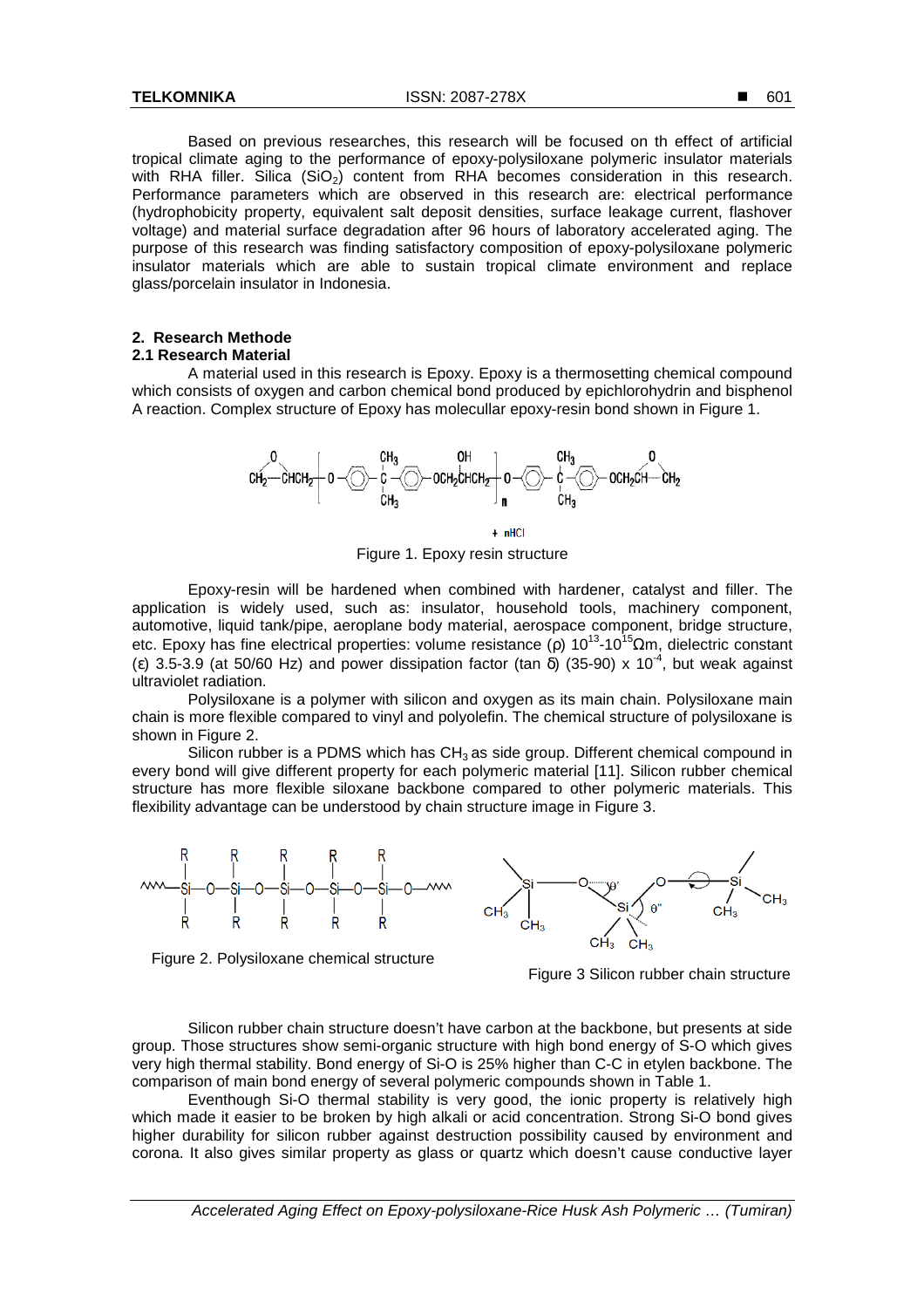when burned (for example: burned by electrical arc). In the other hand, silicon rubber also has stable elasticity within -50°C to +230  $^{\circ}$ C range which is the most important property of electrical insulator material [12].

Hydrophobic property of Epoxy-polysiloxane is caused by low molecular weight (LMW) diffusion from silicon rubber (as filler) to the surface of the material which acts as coating [13]. An advantage of silicon rubber material is the water proof ability caused by hydropobicity of methyl (CH<sub>3</sub>) as main compound in silicon rubber chemical structure. The present of free methyl group and the polarity of Si-O bond causes polysiloxane chain to be straight resulting hydophobic surface.

Rice husk is usually used as burning material or filler in brick manufacturing and plant seeding media while its ash is used as rubbing ash or wasted. Burned rice husk will produce RHA with high  $SiO<sub>2</sub>$  content (more than 80% from total weight). RHA used in this research contains several compounds as shown in Table 2.

|             | energy               | Table 2. RHA composition       |          |  |
|-------------|----------------------|--------------------------------|----------|--|
| Atomic Bond | Bond Energy (kJ/mol) |                                |          |  |
| C-H         | 413                  | Compound                       | % weight |  |
| $C-O$       | 360                  | SiO <sub>2</sub>               | 73.6835  |  |
| $C-N$       | 308                  | Al <sub>2</sub> O <sub>3</sub> | 12.4315  |  |
| C-C         | 348                  | Fe <sub>2</sub> O <sub>3</sub> | 4.8953   |  |
| H-H         | 436                  | CaO                            | 0.4388   |  |
| $H-O$       | 366                  | MgO                            | 0.8587   |  |
| $H-N$       | 391                  | K <sub>2</sub> O               | 3.4401   |  |
| Si-O        | 445                  | Na <sub>2</sub> O              | 1.2063   |  |
| Si-H        | 318                  | H <sub>2</sub> O               | 0.3715   |  |
| Si-C        | 318                  |                                |          |  |
| Si-Si       | 222                  |                                |          |  |
| $O-O$       | 195                  |                                |          |  |
| O-H         | 366                  |                                |          |  |

Test samples are made in thin cylinder shape with 70 m diameter and 5 mm thickness at room temperature. Test sample compositions are shown in Table 3.

| Table 3. Test sample composition |                       |                         |                |              |       |  |  |
|----------------------------------|-----------------------|-------------------------|----------------|--------------|-------|--|--|
| Type                             | Epoxy<br><b>DGEBA</b> | Hardener<br><b>MPDA</b> | Filler (% pbw) |              |       |  |  |
|                                  | $%$ pbw $)$           | $%$ pbw)                | <b>RHA</b>     | Polysiloxane | Total |  |  |
| $RTV_{FP1}$                      | 45                    | 45                      | 5              | 5            | 10    |  |  |
| $RTV_{FP2}$                      | 40                    | 40                      | 10             | 10           | 20    |  |  |
| RTV <sub>FP3</sub>               | 35                    | 35                      | 15             | 15           | 30    |  |  |
| $RTV_{FP4}$                      | 30                    | 30                      | 20             | 20           | 40    |  |  |
| RTV <sub>FP5</sub>               | 25                    | 25                      | 25             | 25           | 50    |  |  |

Table 3. Test sample composition

# **2.2 Flashover Voltage Performance against Hydropobic Contact Angle, ESDD and Surface leakage Current**

Hydrophobic property can be observed by measuring water droplet contact angle on the insulator surface. This property is not static, sometimes it can be vanished and restored depend on insulator material surface. Hydrophobic property will be restored after 10-12 hours after arc period [14]. This process can be explained by 6 following postulates: 1) Hydrophilic surface reorientation, 2) Polymeric chain migration, 3) loss of oxygen or other polar type to the atmophere, 4) further reaction of polar or other active compounds which are blocking chain reorientation, 5) surface roughness change and 6) external insulator surface contamination [15].

Measuring polymeric insulator hydropobicity property requires measurement of contact angle. Figure 4 shows contact angle ilustration on wetted material surface. Several researchers concluded: a material called hydrophilic when liquid (water) contact angle at its surface is smaller than 30°, a material called partially wet when the contact angle between 30°-89° and a material called hydrophobic when the contact angle is bigger than  $90^{\circ}$ [16].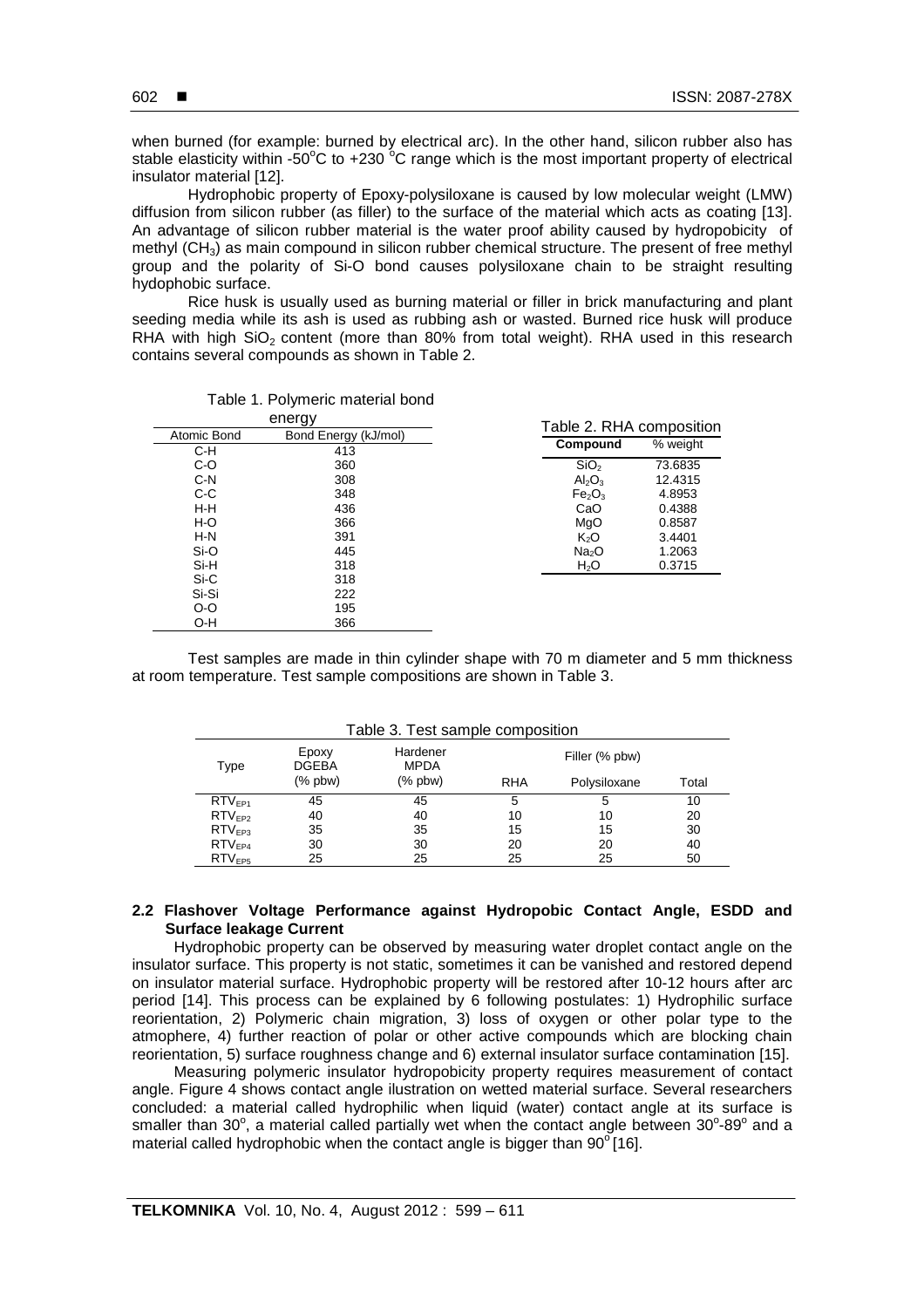Material surface wetted by liquid can be explained by DUPRE adhesion energy formula as shown in equation 1.

$$
W_A = \gamma_S + \gamma_{LV} - \gamma_{SL} \tag{1}
$$

 $y_{LV}$  is liquid surface energy with air,  $y_{S}$  is surface energy of solid material,  $y_{SL}$  is interface free enegry of solid and liquid. Physical condition of water droplet follows Young formula,

$$
\gamma_{SV} = \gamma_{SL} + \gamma_{LV} \cos \theta c \tag{2}
$$

The relationship of contact angle and free energy surface of solid material, liquid, and air is shown in Figure 5.



Figure 4. Wetting form on solid material surface

where: γ<sub>SV</sub> is surface tension between solid material and air, γ<sub>SL</sub> is surface tension between solid material and liquid,  $\gamma_{LV}$  is surface tension between liquid and air,  $\theta_c$  is the equilibrium contact angle.

 Contaminant level which is caused by a certain salt can be measured by ESDD method which is expressed in mg/cm<sup>2</sup>.

$$
\text{ESDD} = 10 \times \text{V}_{ap} \times \frac{(\text{D}_2 - \text{D}_1)}{\text{S}} \tag{3}
$$

where: ESDD is equivalent salt deposit density (mg/cm<sup>2</sup>),  $V_{ap}$  is water volume for washing (ml),  $D_1$  is equivalent salt consentration of water and cotton before washing of insulator (%),  $D_2$  is equivalent salt consentration of water and cotton after washing of insulator (%), S=washed insulator surface area (cm<sup>2</sup>).

Environment contamination caused the outdoor insulator to be covered by pollutant or chemical compound in a very long time. This pollutant layer has less effect when the insulator is dry. Insulator surface in high impedance with very small leakage current is caused by surface discharge. In wet atmospheric condition, the contaminant particle on isulator surface will dissolved in water and create conductive path rapidly between high voltage electrode and ground.

The relationship between electric field strength (E) and leakage current  $(I_{\text{lc}})$  is shown in equation 4 [17].

$$
\overline{\mathbf{E}} = \mathbf{N} \mathbf{I}_{\mathbf{k}^{-n}}
$$
 (4)

where: E=electric field (kV/cm);  $I_{\text{lc}}$  = surface leakage current (mA); N=a constant related with electric field; n=a constant related with leakage current.

 Flashover voltage is external disturbance on the surface of insulator as arc which can be happened in solid surface or gas. This flashover voltage has small value compared with puncture voltage. Voltage at the surface of insulator is affected by material surface resistance, surface condition and electric field form between electrodes and insulator.

Flashover voltage on polluted insulator follows several steps [17][18]: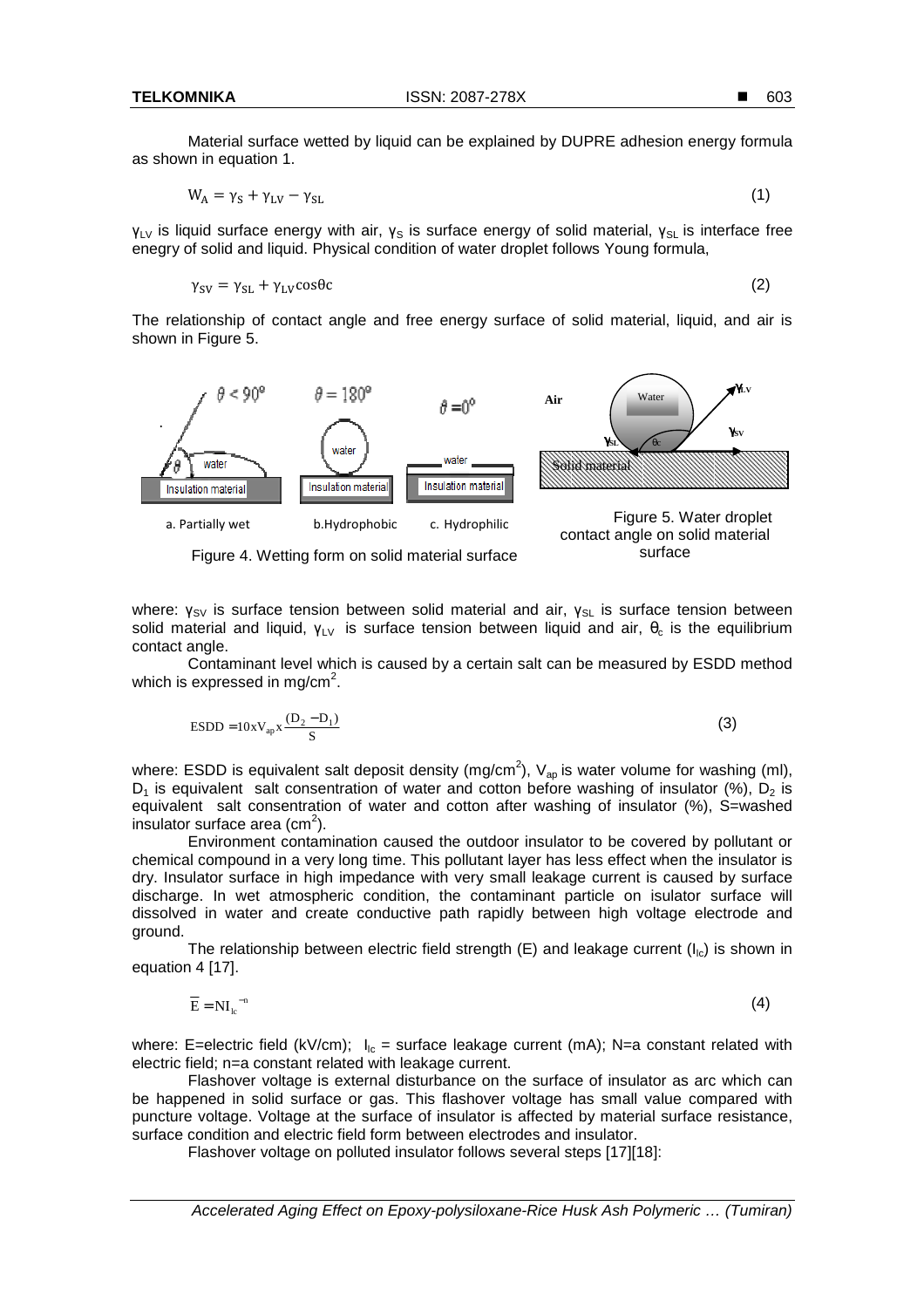- (i) Insulator with dryband and conductive pollutant layer can be expressed as series relationship along x (air gap) and pollutant layer resistance per unit R'=R'(I), as Figure 6.
- (ii) Insulator surface between 2 electrodes is expressed as electric arc which is series with conductive pollutant layer.
- (iii) Electric arc can expand or shut off. When electric field strength reaches certain value, electric discharge happened and accelerate flashover voltage phenomenom.
- (iv) Flashover voltage happens when electric arc covered whole drybands between two electrodes.

The relationship between surface conductivity and flashover voltage can be expressed in equation 5 [17].

$$
V_{_{fo}}=N^{\frac{1}{(n+1)}}\kappa^{\frac{-n}{(n+1)}}L
$$

 $(5)$ 

where V<sub>fo</sub>=Flashover voltage (kV); E=electric field (kV/cm);  $\kappa$ = surface conductivity due to the present of pollutant (µS/cm); L=length of arc at flashover (cm).

# **2.3 Measurement Methode**

Test samples are covered by artificial pollutant (by foging in fog chamber). The test samples are placed into a special chamber that simulates a tropical climate at night (temperature of 50 $\degree$ C, humidity of 80%) and at daylight (temperature of 62 $\degree$ C, humidity of 60% and artificial UV radiation of 21.28 Watt/cm<sup>2</sup>. Accelerated aging scheme was 24 hours as 1 cycle lasted during 96 hours [19][20].

Hydrophobic contact angle measurement is shown in Figure 7. Put 50 µl destilated water on the test sample surface (using assipette No 100), turn the 1000 watt special lamp on then take the picture of water droplet. Camera position must be adjusted to obtain flat point of view for better result. The contact angle is measured by using ImagePro software.



Figure 6. Insulator with drybands and pollutant layer model to determine I and U



Figure 7 Test sample contact angle measurement method

ESDD measurement follows these steps: 1) preparing 200 ml of distilled water and 1 gram of cotton; 2) putting the cotton into the distilled water; 3) measuring the temperature and conductivity of water and cotton mixture by using conductivity meter; 4) separating pollutant from test sample surface by using distilled water and cotton; 4) storing the distilled water and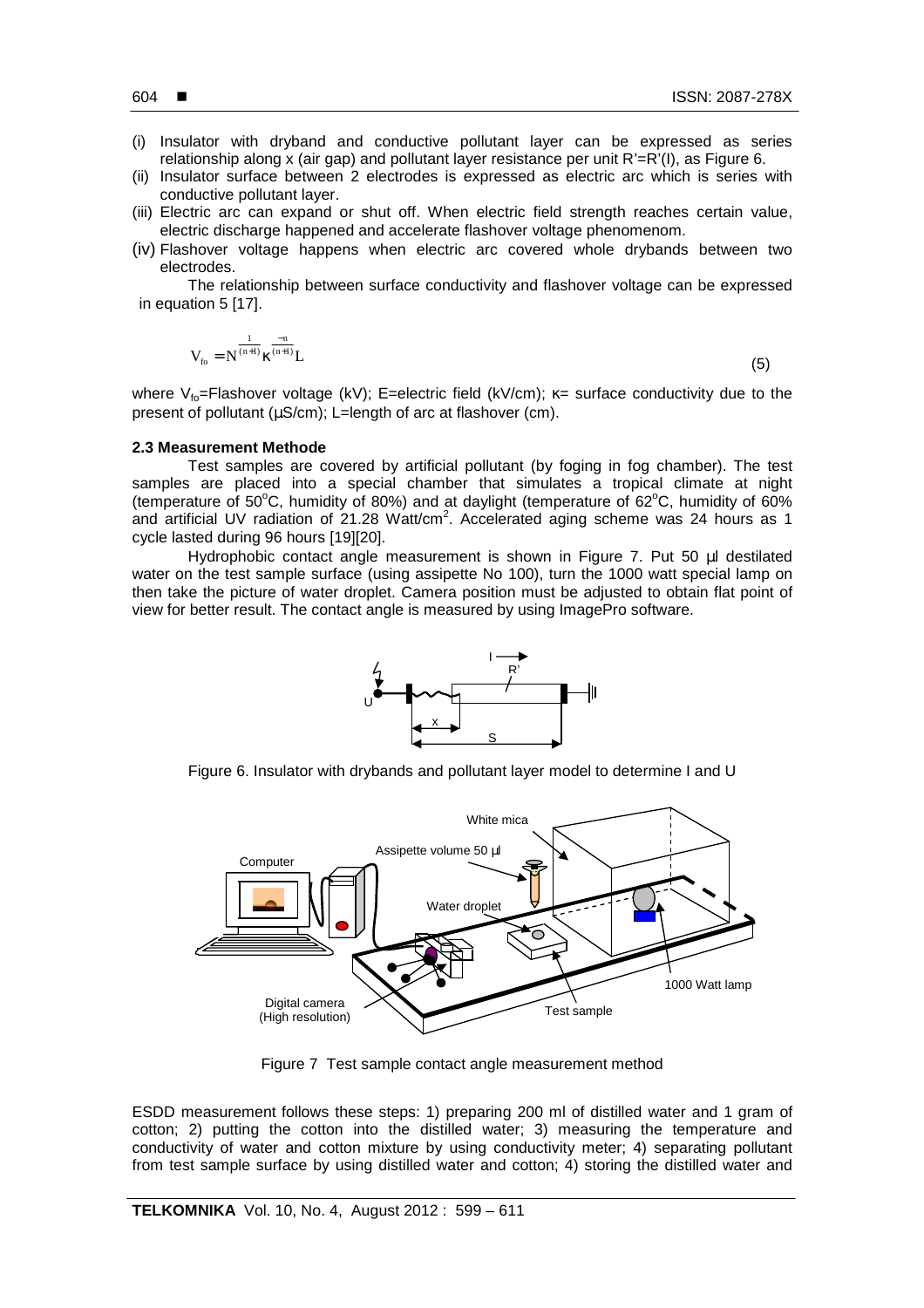cotton after washing of test sample into glass jar and measure its conductivity and temperature; 5) converting conductivity measurement result into 20°C standard by using b factor correction (IEC 507,1991) resulting salt concentration in %, and ESDD can be calculated by using equation 3.

Flashover voltage measurement follows these steps: 1) preparing test chamber with 70% humidity (after foging); 2) every test sample is tested by applying increase voltage with step of 1.5 kV/sec until flashover occurs; 3) recording temperature, humidity and air pressure as correction for standard flashover voltage [21]

Surface leakage current measurement follows these steps: 1) preparing chamber with 70% humidity (after foging); 2) every test sample is tested by applying increasing voltage with step of 1.5 kV/sec, from 11.5 kV up to 50% flashover voltage; 3) recording measured voltage using CRO and converting it into surface leakage current value by multiplying it with 0.0273 using CRO and converting it into surface leakage current value by multiplying it with 0.0273<br>(*I<sub>lc</sub>* = 0.0273.*Vcro*). Flashover voltage and surface leakage measurement arrangement are shown in Figure 8.



Figure 8. Flashover voltage and surface leakage current measurement arrangement



Figure 9. SEM Methode in the sample surface test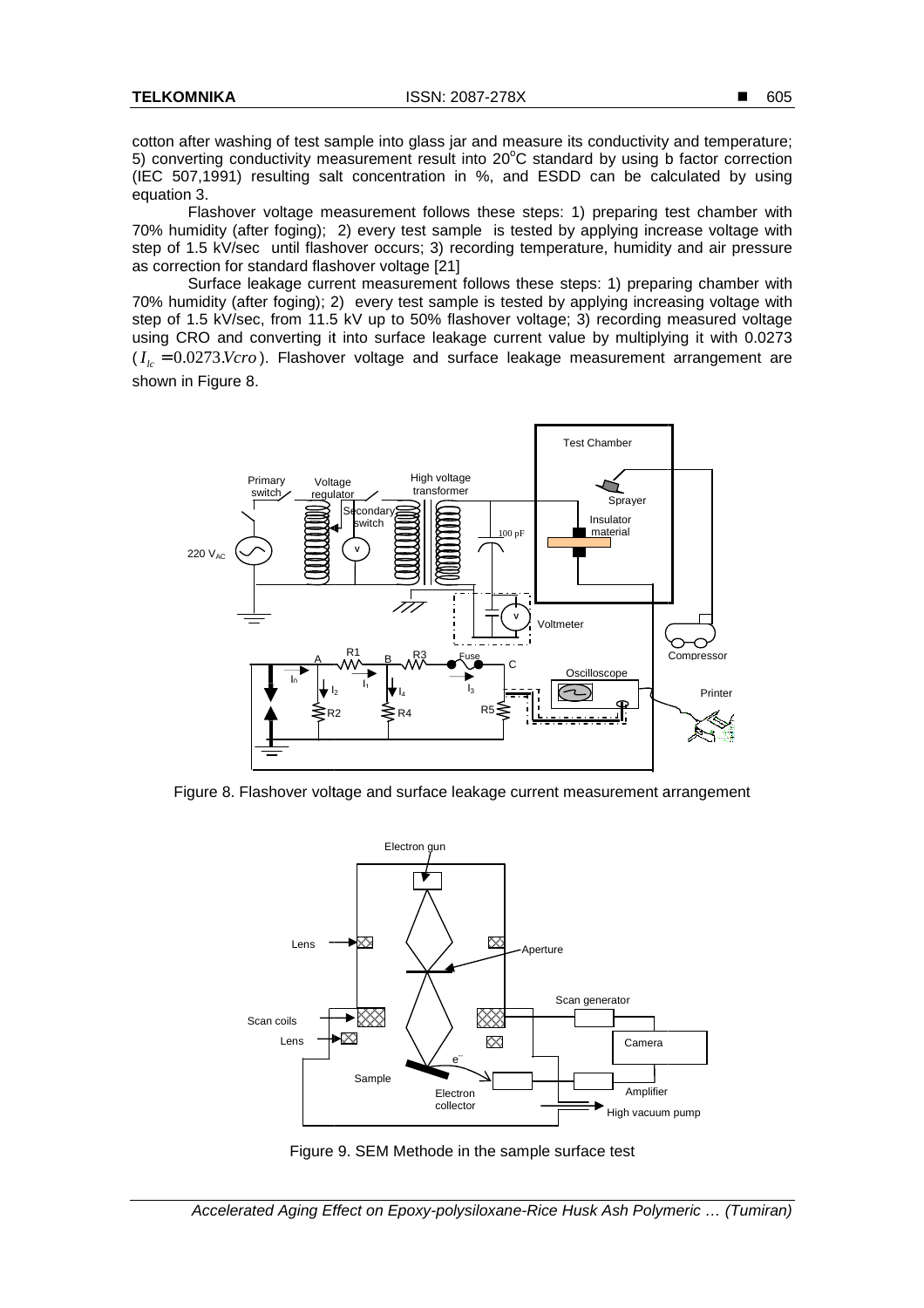Test sample surface degradation test was applied to the new sample and accelerated aging sample (during 96 hours). The procedure follows these steps: 1) preparing/cutting test sample in 5x5x5 mm; 2) cleaning it with handspry; 3) putting the test sample into vacuum evaporator inside ion sputter JFC-1000 tools to cover test sample with conducting layer; 4) scanning test sample by using SEM, 5) recording the image of test sample for further analysis. Surface degradation test arrangement is shown in Figure 9.

# **3. Results and Analysis**

# **3.1 Hydrophobic Contact Angle (**θ**h) of epoxy-polysiloxane polymeric insulator materials with RHA**

Measurement result of hydrophobic contact angle for every half cycle during artificial tropical climate accelerated aging for 96 hours on epoxy-polysiloxane polymeric insulator materials with RHA coded as  $RTV_{FP1}$  to  $RTV_{FP5}$  is shown in Figure 10.



Figure 10. Hydrophobic contact angle during artificial accelerated aging for various filler composition



Figure 11. Water repellent property of free rotating methyl goups on insulator surface

Figure 10 shows increase fluctuation of hydrophobic contact angle for every test sample affected by artificial accelerated aging simulation (UV, temperature and humidity). The order of contact angle from the highest to the lower is 105.12 $^{\circ}$  (RTV<sub>EP5</sub>), 104.64 $^{\circ}$  (RTV<sub>EP4</sub>), 99.92 $^{\circ}$  $(RTV_{EP3})$ , 98.64° (RTV<sub>EP2</sub>), and 92.55° (RTV<sub>EP1</sub>). The property showed in this samples is water repellent due to the fact that average contact angle value is bigger than  $90^\circ$  [16]. This property presence because of water repellent nature from polysiloxane in RHA filler, chemical structure of polysiloxane which is dominated by methyl group reduced surface energy resulting lower adhesion pulling force between water molecule and other surface molecules. The presence of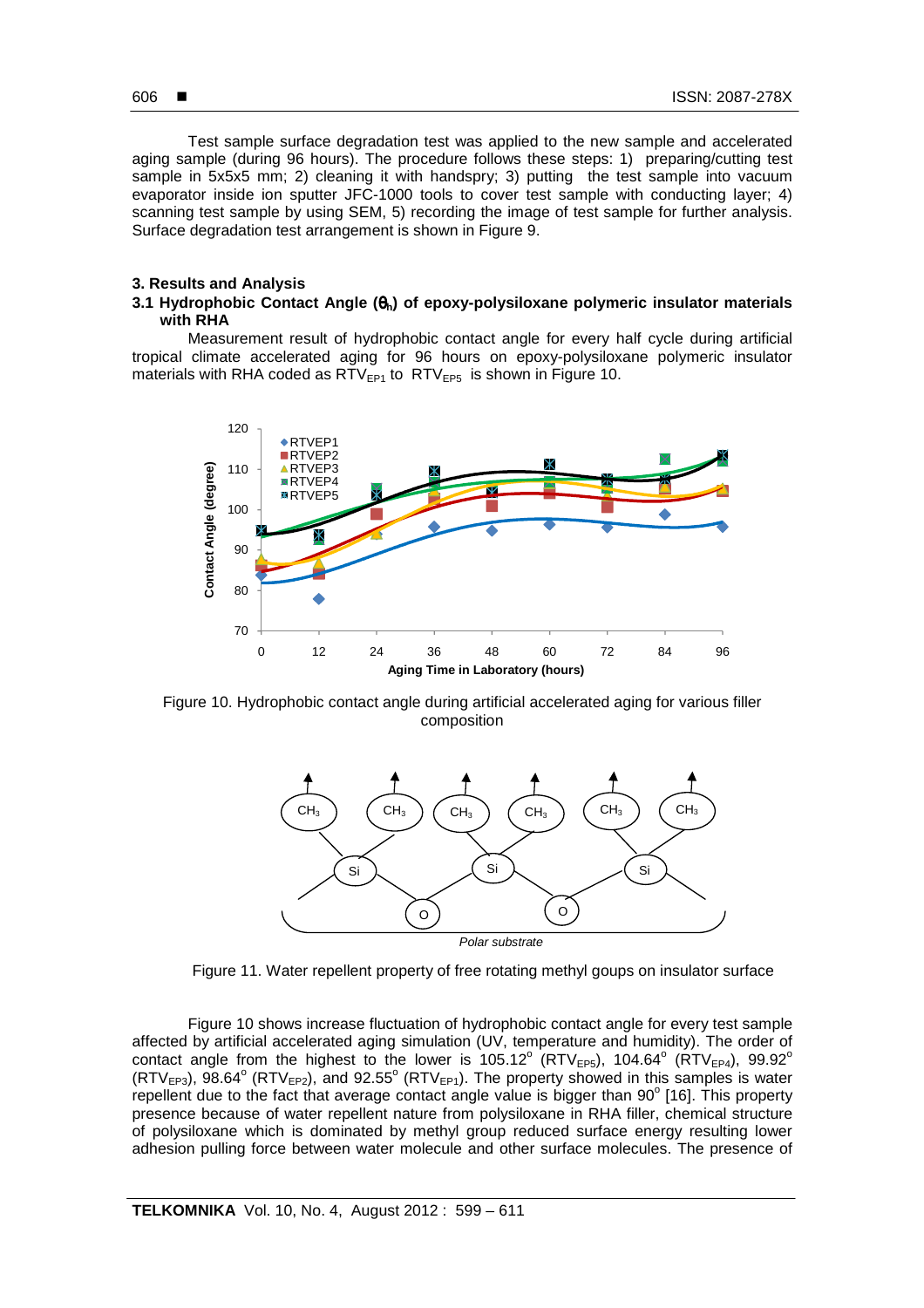free rotating methyl groups and polaribility of Si-O bond causes polysiloxane chain to be straightened; resulting in surface hydrophobicity is shown in Figure 11. Measurement result shows the tendency of bigger contact angle for higher filler content compared to smaller filler content due to the difference of methyl group content.

Tropical climate simulation affects surface contact angle on insulator material. UV radiation causes micro crack on the surface of insulator material, as shown in SEM test results (Figures15-17). This micro crack causes the surface to be rough. When the surface of insulator material is contacted with water, the micro crack pores does not get wet, because very small air bubble is trapped in the micro crack pores. This causes the rough surface of insulator material seems to be difficults to get wet, due to the trapped air bubble, hence the rough surface of insulator material has a higher contact angle. Other possibilities are that hydrophobicity can be caused by diffusion of silicon rubber as filler. Low molecular weight of silicon rubber diffuses trough vulcanization matrix from bulk to the surface [15][16].

Compared to the results of measurements of the average value of contact angle of epoxy-silane-silica sand as a filler that has undergone accelerated aging for 96 hours [8]. The order of contact angle from the highest to the lower is 126.83° ( $\overline{RTV}_{25}$ ), 126.19° ( $\overline{RTV}_{24}$ ), 125.08° (RTV<sub>22</sub>), 121.75° (RTV<sub>21</sub>), 119.21° (RTV<sub>23</sub>). The highest contact angle is obtained in the filler composition of 50%. Overall the contact angle is greater than the value of contact angle is obtained on the epoxy-polysiloxane-RHA filler. But in this research were obtained material which is hydrophobic at each composition, since the contact angle greater than  $90^{\circ}$ [16].

#### **3.2 ESDD of epoxy-polysiloxane polymeric insulator materials with RHA**

Measurement result of ESDD for every half cycle during artificial tropical climate accelerated aging for 96 hours on epoxy-polysiloxane polymeric insulator materials with RHA coded as  $RTV_{FPI}$  to  $RTV_{FPI}$  is shown in Figure 12.



Figure 12.ESDD result during artificial accelerated aging for various filler composition

Figure 12 shows fluctuation result of ESDD with increasing tendency due to pollutant spraying and even more pollutant deposit during long aging duration. The tropical climate affects ESDD. The highest filler content sample shows lower ESDD value compared to other samples. RTV<sub>EP4</sub> sample has the lowest ESDD with average value 0.01116 mg/cm<sup>2</sup>, followed by  $RTV_{EP3}$  sample with ESDD average value 0.01120 mg/cm<sup>2</sup>, RTV<sub>EP5</sub> sample with ESDD average value 0.01191 mg/cm<sup>2</sup>, RTV<sub>EP2</sub> sample with ESDD average value 0.01353 mg/cm<sup>2</sup> and RTV<sub>EP1</sub> sample with  $ESDD$  average value 0.01543 mg/cm<sup>2</sup>.

Based on the measurement, ESDD RTV<sub>EP5</sub> is slightly higher than RTV<sub>EP3</sub> and RTV<sub>EP4</sub> due to non-uniform pollutant spraying resulting more pollutant at  $RTV_{FB5}$ . Wetting and aging affect pollutant accumulation on the insulator surface. At humid condition, the pollutant at the surface has tendency to decrease [8][17].

Compared to the results of measurements of the average value of ESDD of epoxysilane-silica sand as a filler that has undergone accelerated aging for 96 hours [8]. The order of ESDD from the highest to the lower is 0.00775 mg/cm<sup>2</sup> (RTV<sub>25</sub>), 0.00748 mg/cm<sup>2</sup> (RTV<sub>24</sub>),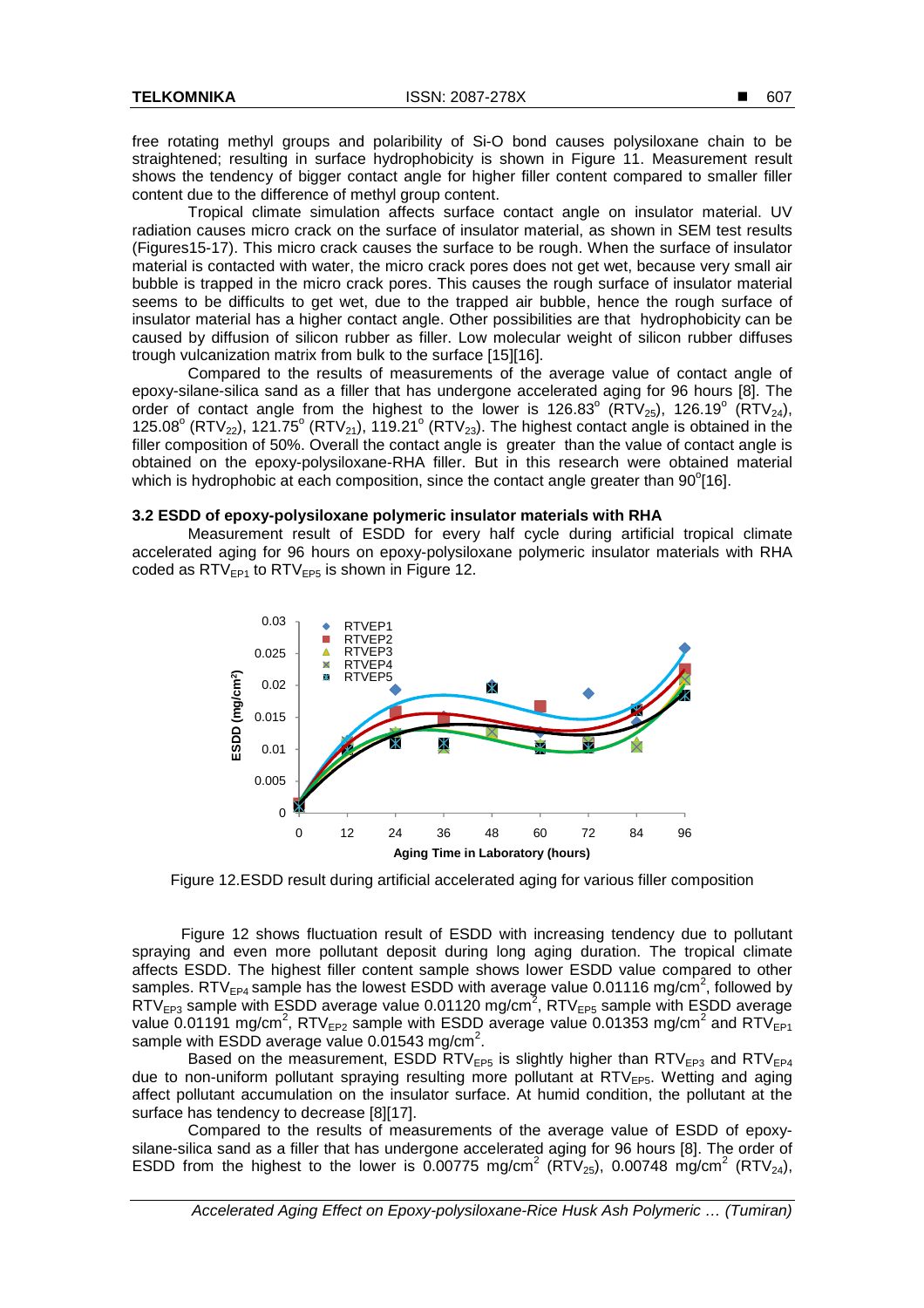0.00730 mg/cm<sup>2</sup> (RTV<sub>21</sub>), 0.00677 mg/cm<sup>2</sup> (RTV<sub>22</sub>), 0.00670 (RTV<sub>23</sub>). The highest ESDD is obtained in the filler composition of 50%. Overall the ESDD is lower than the value of ESDD is obtained on the epoxy-polysiloxane-RHA filler. This possibility is due to the large contact angle values obtained in the material epoxy-silane-silica sand as a filler [8], so that when the surface is wetted produce low pollutant on the insulator surface.

# **3.3 Critical leakage current (Ilc) of epoxy-polysiloxane polymeric insulator materials with RHA**

Measurement result of critical leakage current for every half cycle during artificial tropical climate accelerated aging for 96 hours on epoxy-polysiloxane polymeric insulator materials with RHA coded as  $RTV_{EP1}$  to  $RTV_{EP5}$  is shown in Figure 13. Figure 13 shows fluctuation result of critical leakage current for various sample with increasing tendency due to increasing ESDD value. Artificial tropical climate affects ESDD on insulator surface. In wet or humid condition, pollutant contamination tends to decrease due to material surface hydrophobic property. Critical Leakage currents for every sample are: RTV<sub>EP5</sub> with average value 0.1283 mA,  $RTV_{FP4}$  with average value 0.1290 mA,  $RTV_{EP3}$  with average value 0.1348 mA,  $RTV_{EP2}$  with average value 0.1353 mA, and  $RTV_{EPI}$  with average value 0.1456 mA.



Figure 13. Surface leakage current during artificial accelerated aging for various filler composition



Figure 14 Standard  $V_{\text{fo}}$  during artificial accelerated aging for various filler composition

Compared to the results of measurements of the average value of leakage current of epoxy-silane-silica sand as a filler that has undergone accelerated aging for 96 hours [8]. The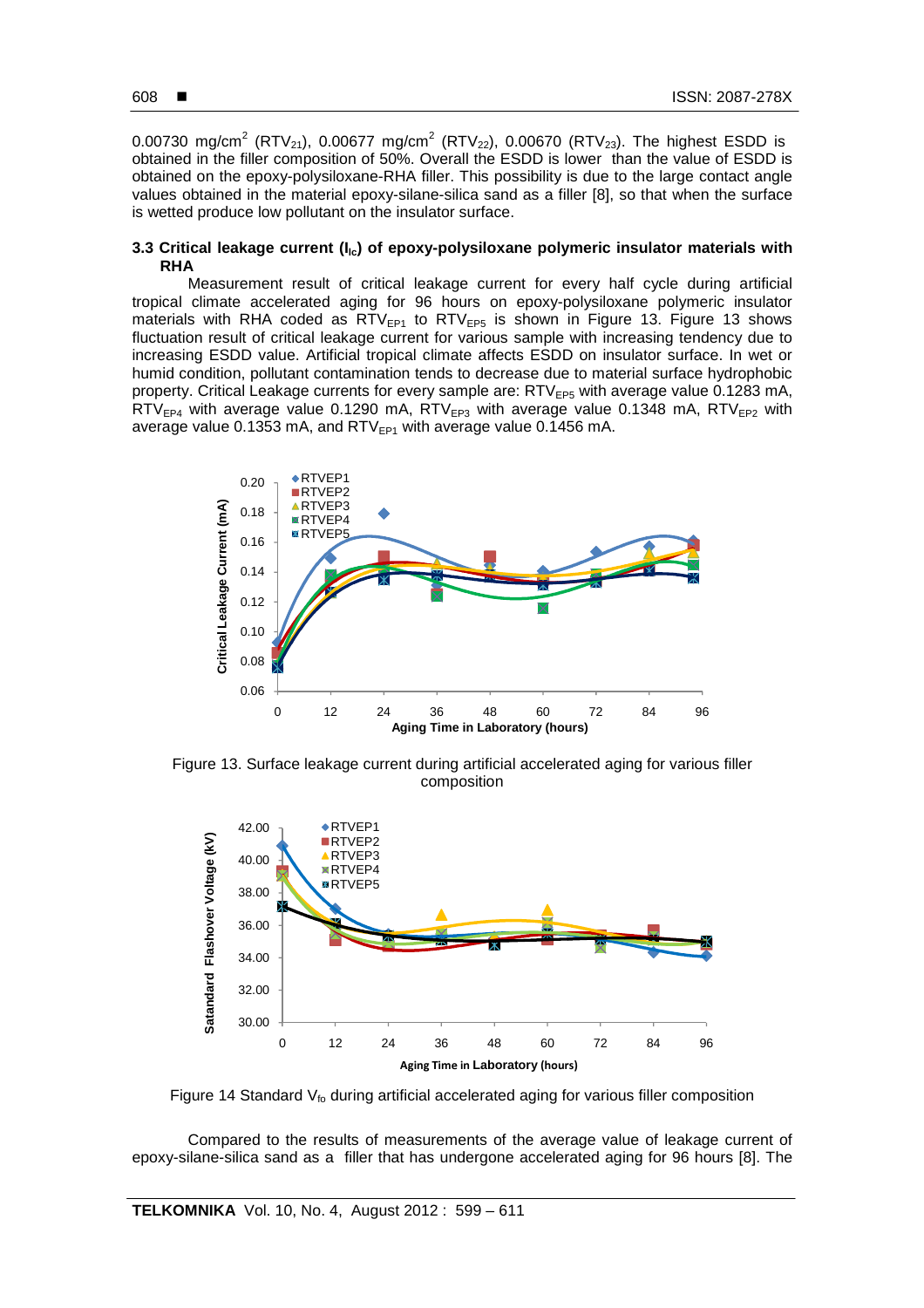order of leakage current from the highest to the lower is 0.0633mA ( $\text{RTV}_{23}$ ), 0.0600 mA ( $\text{RTV}_{22}$ ), 0.0595 mA (RTV<sub>24</sub>), 0.0592 mA (RTV<sub>25</sub>), 0.0590 (RTV<sub>21</sub>). The highest leakage current is obtained in the filler composition of 30%. Overall the leakage current is lower than the value of leakage current is obtained on the epoxy-polysiloxane-RHA filler. This is due to the large contact angle and low ESDD obtained in the material epoxy-silane-silica sand as a filler [8]. If ESDD on insulator surface is lower, then the surface leakage current is also lower.

# **3.4 Flashover voltage (Vfo) of epoxy-polysiloxane polymeric insulator materials with RHA**

Measurement result of standard flashover voltage for every half cycle during artificial tropical climate accelerated aging for 96 hours on epoxy-polysiloxane polymeric insulator materials with RHA coded as  $RTV_{EP1}$  to  $RTV_{EP5}$  shown in Figure 14. Figure 14 shows fluctuation result of flashover voltage for various samples with decreasing tendency due to pollutant effect and artificial tropical climate (UV radiation, temperature and humidity). Higher ESDD value causes higher surface conductivity. Wetting phenomenon during high humidity condition creates water droplets which form conductive layer at insulator surface. When Alternating Current (AC) voltage is applied to the insulator, leakage current will flow at conductive polluted surface resulting resistance heating. These resistance heating and leakage current cause the formation of dry bands on the surface of the test sample [18]. Wetting progress will increase water droplet density and reduce droplet distance which results the formation of filament. Increasing electric field will create discharge point between filaments which decrease hydrophobic property resulting longer filament and shorter distance between electrodes. Longer filament and conductive layer short circuit test sample trough conductive electrolyte. Conductive surface gives a direct path for electric arc on electrolyte layer surface causing lower flashover voltage. During night simulation, standard flashover voltage tends to decrease due to high humidity which creates electrolyte layer. During daylight simulation the standard flashover voltage will increase due to dry insulator surface. Test sample with lower RHA filler results higher standard flashover voltage at the beginning of aging process but at the end of aging process it decreased rapidly compared to other test samples with higher filler. This phenomenon is caused by polysiloxane content on test sample. Higher filler composition causes higher methyl  $(CH_3)$ groups content which is hydrophobic causing lower pollutant concentration during wet condition. Lower pollutant reduces leakage current and increases flashover voltage. On the other hand, test sample with higher Si-O content is more durable against UV radiation (see Table1) because of insufficient energy from UV to break chemical chain of epoxy-polysiloxane polymeric insulator materials with RHA. Standard flashover voltages for every test samples are:  $RTV_{EP5}$  with average value 35.48 kV, RTV $_{EPA}$  with average value 35.65 kV, RTV $_{EP3}$  with average value 36.07 kV,  $RTV_{EP2}$  with average value 35.58 kV, and  $RTV_{EP1}$  with average value 35.94 kV. From those results, insulator material code  $RTVEP<sub>3</sub>$  has higher standard flashover voltage compared the others.

Compared to the results of measurements of the average value standard flashover voltage of epoxy-silane-silica sand as a filler that has undergone accelerated aging for 96 hours [8]. The order of standard flashover voltage from the highest to the lower is  $37.23$  kV (RTV<sub>24</sub>), 37.07 kV (RTV<sub>25</sub>), 35.85 kV (RTV<sub>23</sub>), 34.27 kV (RTV<sub>22</sub>), 32.02 kV (RTV<sub>21</sub>). The highest standard flashover voltage is obtained in the filler composition of 40%. The standard flashover voltage is higher than the value of standard flashover voltage is obtained on the epoxy-polysiloxane-RHA filler. This is due to the large contact angle, low ESDD, and low leakage current obtained in the material epoxy-silane-silica sand as a filler [8]. so that the standard flashover voltage on the epoxy-silane-silica sand as a filler is greater than the epoxy-polysiloxane-RHA filler.

# **3.5 Surface degradation of epoxy-polysiloxane polymeric insulator materials with RHA**

The surface degradation of epoxy-polysiloxane polymeric insulator materials with rice husk ash after artificial tropical climate accelerated aging for 96 hours can be observed by using Scanning Electron Microscopy (SEM). Analytical SEM results of insulator material surface by using type JSM-6360LA tools (1000 times zoom) are shown in Figure 15, Figure 16, and Figure 17.

There is slight difference on polymeric insulator surface after 96 hours tropical climate accelerated aging. Test sample  $RTV_{FB3}$  shows smaller change compare to other samples. This change is affected by UV radiation, humidity and temperature during aging process. Based on these facts, it concluded that artificial tropical climate aging for short time duration hasn't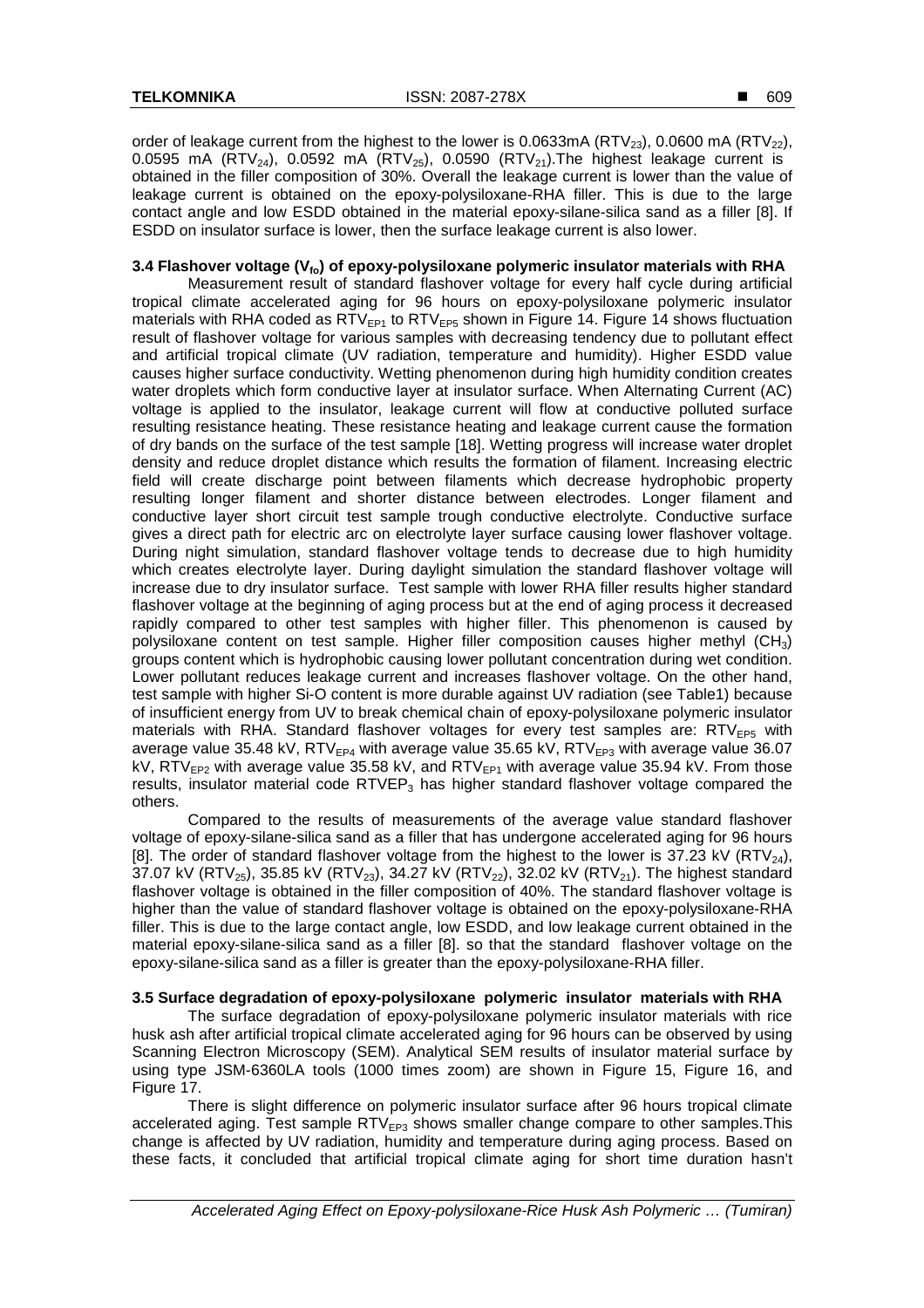affected insulator material surface degradation of epoxy-polysiloxane polymeric insulator materials with RHA significantly.



# **4. Conclusion**

On this experiment, the performance of epoxy-polysiloxane polymeric insulator materials with RHA under artificial tropical climate aging has been observed. Material On this experiment, the performance of epoxy-polysiloxane polymeric insulator<br>materials with RHA under artificial tropical climate aging has been observed. Material<br>composition gives important effect to modify epoxy-polysi with RHA performance. The result shows higher percentage filler increasing hydrophobic property on the insulator material surface which decreases ESDD and leakage current resulting higher flashover voltage. The surface degradation of epoxy-polysiloxane polymeric insulator materials with RHA hasn't showed significant effect during short time artificial tropical climate aging. Polysiloxane addition in RHA filler gives better durability against ultraviolet radiation for epoxy polymeric insulator. Based upon experiment result, RTV<sub>EP3</sub> (35% DGEBA, 35% MPDA, 15% polysiloxane and 15% RHA) has the best performance, because it has higher average flashover voltage (36.07kV) than others. The surface does not change significantly after exposed to UV radiation, so the  $RTV_{EP3}$  can be proposed as an alternative outdoor insulation material in tropical climate area.

## **References**

- [1] Naidu M.S., Kamaraju V. High Voltage Engineering. New Delhi: Tata McGraw McGraw-Hill Publishing Company Limited. 1987
- [2] Looms, J.S.T. Insulator for High Voltage . London: Peter Pereginus Ltd. 1988.
- [3] Sorqvist T, Vlastos A.E. Performance and Ageing of Polymers Insulator. IEEE Trans. On Power Delivery. 1997;12(4):1657-1665. 1665.
- [4] Malik N.H., Al-Arainy A.A., and Quresshi M.I. Electrical Insulation in Power System. New York: Marcel Dekker Inc.1998.
- [5] Kahar N.Y. Penelitian Tentang Epoksi Sikloalifatik Tuang (EST) Sebagai Bahan Isolasi Listrik Tegangan Tinggi Di Daerah Beriklim Tropis. PhD Thesis, Postgraduate ITB,Bandung,1998.
- [6] Kaerner H.C., Schuetz A. The Dielectric Properties of Fibre Reinforced Epoxies under the Influence of Humidity. Proceeding of the 4<sup>th</sup> ICPADM., Brisbane. 1994.
- [7] Cherney E.A. Silicon Rubber Dielectrics Modified by Inorganic Fillers for Outdoor High Voltage Insulation Applications. IEEE Trans. On Dielectrics and Electrical Insulation. 2005; 12(6):1108-1115.
- [8] Berahim H. Metodologi Untuk Mengkaji Kinerja Isolasi Polimer Resin Epoksi Silane Sebagai Material Isolator Tegangan Tinggi di Daerah Tropis. PhD Thesis, Postgraduate UGM, Yogyakarta, 2005.
- [9] Houston D. F. Rice Chemistry and Technology. Minnesota: American Association of Cereal Chemist, Inc. 1972.